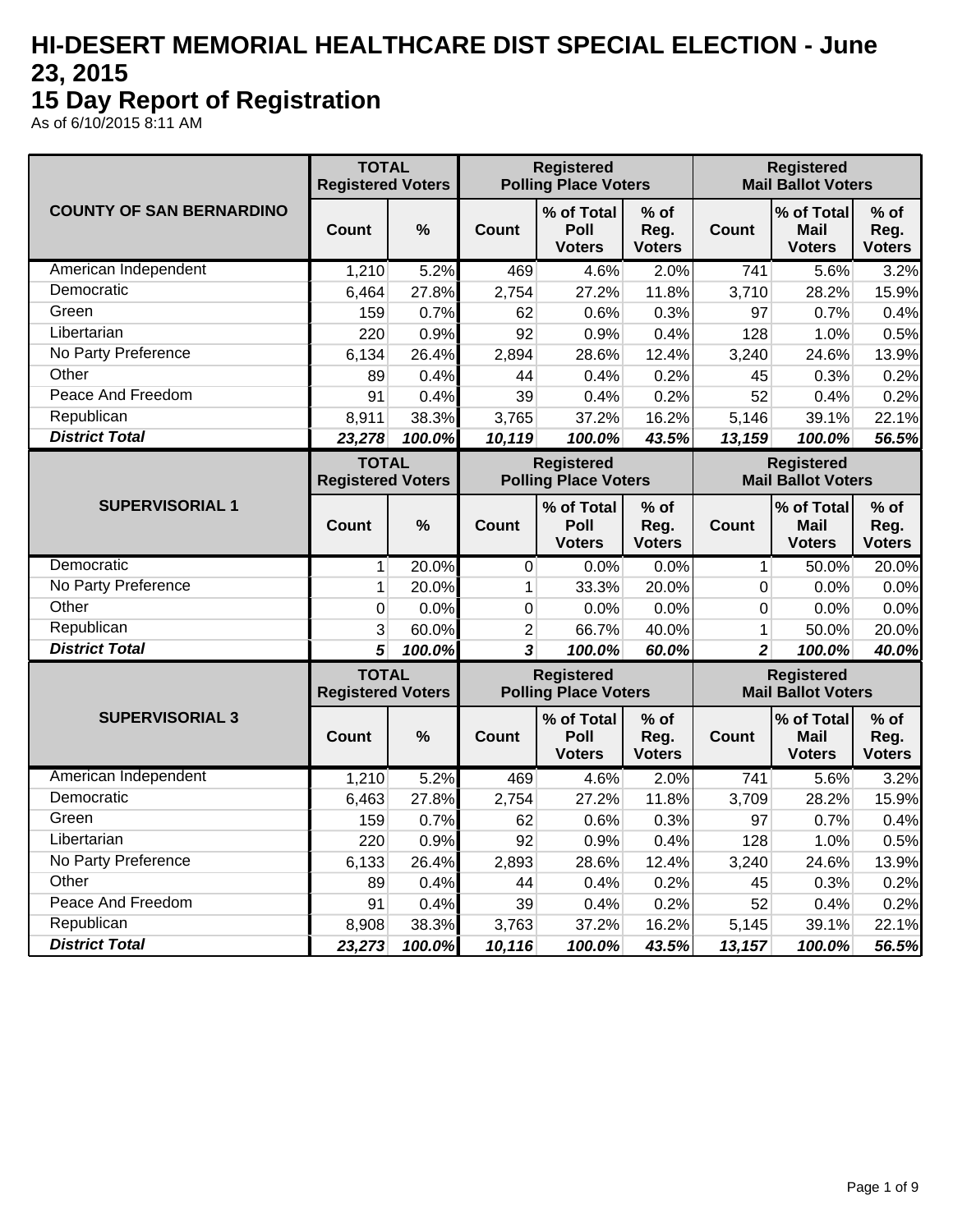|                                     | <b>TOTAL</b><br><b>Registered Voters</b> |                 |                 | <b>Registered</b><br><b>Polling Place Voters</b> |                                 |                                                | <b>Registered</b><br><b>Mail Ballot Voters</b> |                                 |  |
|-------------------------------------|------------------------------------------|-----------------|-----------------|--------------------------------------------------|---------------------------------|------------------------------------------------|------------------------------------------------|---------------------------------|--|
| <b>CONGRESSIONAL 08</b>             | Count                                    | %               | Count           | % of Total<br>Poll<br><b>Voters</b>              | $%$ of<br>Reg.<br><b>Voters</b> | <b>Count</b>                                   | % of Total<br><b>Mail</b><br><b>Voters</b>     | $%$ of<br>Reg.<br><b>Voters</b> |  |
| American Independent                | 1,210                                    | 5.2%            | 469             | 4.6%                                             | 2.0%                            | 741                                            | 5.6%                                           | 3.2%                            |  |
| Democratic                          | 6,464                                    | 27.8%           | 2,754           | 27.2%                                            | 11.8%                           | 3,710                                          | 28.2%                                          | 15.9%                           |  |
| Green                               | 159                                      | 0.7%            | 62              | 0.6%                                             | 0.3%                            | 97                                             | 0.7%                                           | 0.4%                            |  |
| Libertarian                         | 220                                      | 0.9%            | 92              | 0.9%                                             | 0.4%                            | 128                                            | 1.0%                                           | 0.5%                            |  |
| No Party Preference                 | 6,134                                    | 26.4%           | 2,894           | 28.6%                                            | 12.4%                           | 3,240                                          | 24.6%                                          | 13.9%                           |  |
| Other                               | 89                                       | 0.4%            | 44              | 0.4%                                             | 0.2%                            | 45                                             | 0.3%                                           | 0.2%                            |  |
| Peace And Freedom                   | 91                                       | 0.4%            | 39              | 0.4%                                             | 0.2%                            | 52                                             | 0.4%                                           | 0.2%                            |  |
| Republican                          | 8,911                                    | 38.3%           | 3,765           | 37.2%                                            | 16.2%                           | 5,146                                          | 39.1%                                          | 22.1%                           |  |
| <b>District Total</b>               | 23,278                                   | 100.0%          | 10,119          | 100.0%                                           | 43.5%                           | 13,159                                         | 100.0%                                         | 56.5%                           |  |
|                                     | <b>TOTAL</b><br><b>Registered Voters</b> |                 |                 | <b>Registered</b><br><b>Polling Place Voters</b> |                                 |                                                | <b>Registered</b><br><b>Mail Ballot Voters</b> |                                 |  |
| <b>SENATE 16</b>                    | Count                                    | %               | Count           | % of Total<br>Poll<br><b>Voters</b>              | $%$ of<br>Reg.<br><b>Voters</b> | <b>Count</b>                                   | % of Total<br><b>Mail</b><br><b>Voters</b>     | $%$ of<br>Reg.<br><b>Voters</b> |  |
| American Independent                | 1,210                                    | 5.2%            | 469             | 4.6%                                             | 2.0%                            | 741                                            | 5.6%                                           | 3.2%                            |  |
| Democratic                          | 6,464                                    | 27.8%           | 2,754           | 27.2%                                            | 11.8%                           | 3,710                                          | 28.2%                                          | 15.9%                           |  |
| Green                               | 159                                      | 0.7%            | 62              | 0.6%                                             | 0.3%                            | 97                                             | 0.7%                                           | 0.4%                            |  |
| Libertarian                         | 220                                      | 0.9%            | 92              | 0.9%                                             | 0.4%                            | 128                                            | 1.0%                                           | 0.5%                            |  |
| No Party Preference                 | 6,134                                    | 26.4%           | 2,894           | 28.6%                                            | 12.4%                           | 3,240                                          | 24.6%                                          | 13.9%                           |  |
| Other                               | 89                                       | 0.4%            | 44              | 0.4%                                             | 0.2%                            | 45                                             | 0.3%                                           | 0.2%                            |  |
| Peace And Freedom                   | 91                                       | 0.4%            | 39              | 0.4%                                             | 0.2%                            | 52                                             | 0.4%                                           | 0.2%                            |  |
| Republican                          | 8,911                                    | 38.3%           | 3,765           | 37.2%                                            | 16.2%                           | 5,146                                          | 39.1%                                          | 22.1%                           |  |
| <b>District Total</b>               | 23,278                                   | 100.0%          | 10,119          | 100.0%                                           | 43.5%                           | 13,159                                         | 100.0%                                         | 56.5%                           |  |
|                                     | <b>TOTAL</b><br><b>Registered Voters</b> |                 |                 | <b>Registered</b><br><b>Polling Place Voters</b> |                                 |                                                | <b>Registered</b><br><b>Mail Ballot Voters</b> |                                 |  |
| <b>ASSEMBLY 33</b>                  | <b>Count</b>                             | $\%$            | <b>Count</b>    | % of Total<br>Poll<br><b>Voters</b>              | $%$ of<br>Reg.<br><b>Voters</b> | Count                                          | % of Total<br><b>Mail</b><br><b>Voters</b>     | $%$ of<br>Reg.<br><b>Voters</b> |  |
| American Independent                | $\overline{2}$                           | 5.9%            | $\overline{0}$  | 0.0%                                             | 0.0%                            | $2 \nvert$                                     | 10.5%                                          | 5.9%                            |  |
| Democratic                          | 4                                        | 11.8%           | 0               | 0.0%                                             | 0.0%                            | 4                                              | 21.1%                                          | 11.8%                           |  |
| No Party Preference                 | 11                                       | 32.4%           | 6               | 40.0%                                            | 17.6%                           | 5                                              | 26.3%                                          | 14.7%                           |  |
| Other                               | 0                                        | 0.0%            | 0               | 0.0%                                             | 0.0%                            | 0                                              | 0.0%                                           | 0.0%                            |  |
| Republican                          | 17                                       | 50.0%           | 9               | 60.0%                                            | 26.5%                           | 8                                              | 42.1%                                          | 23.5%                           |  |
| <b>District Total</b>               | 34                                       | 100.0%          | 15              | 100.0%                                           | 44.1%                           | 19                                             | 100.0%                                         | 55.9%                           |  |
|                                     | <b>TOTAL</b><br><b>Registered Voters</b> |                 |                 | <b>Registered</b><br><b>Polling Place Voters</b> |                                 | <b>Registered</b><br><b>Mail Ballot Voters</b> |                                                |                                 |  |
| <b>ASSEMBLY 42</b>                  | <b>Count</b>                             | %               | <b>Count</b>    | % of Total<br>Poll<br><b>Voters</b>              | $%$ of<br>Reg.<br><b>Voters</b> | <b>Count</b>                                   | % of Total<br>Mail<br><b>Voters</b>            | $%$ of<br>Reg.<br><b>Voters</b> |  |
| American Independent                | 1,208                                    | 5.2%            | 469             | 4.6%                                             | 2.0%                            | 739                                            | 5.6%                                           | 3.2%                            |  |
| Democratic                          | 6,460                                    | 27.8%           | 2,754           | 27.3%                                            | 11.8%                           | 3,706                                          | 28.2%                                          | 15.9%                           |  |
| Green                               | 159                                      | 0.7%            | 62              | 0.6%                                             | 0.3%                            | 97                                             | 0.7%                                           | 0.4%                            |  |
| Libertarian                         | 220                                      | 0.9%            | 92              | 0.9%                                             | 0.4%                            | 128                                            | 1.0%                                           | 0.6%                            |  |
| No Party Preference                 | 6,123                                    | 26.3%           | 2,888           | 28.6%                                            | 12.4%                           | 3,235                                          | 24.6%                                          | 13.9%                           |  |
| Other                               | 89                                       | 0.4%            | 44              | 0.4%                                             | 0.2%                            | 45                                             | 0.3%                                           | 0.2%                            |  |
| Peace And Freedom                   | 91                                       | 0.4%            | 39              | 0.4%                                             | 0.2%                            | 52                                             | 0.4%                                           | 0.2%                            |  |
| Republican<br><b>District Total</b> | 8,894<br>23,244                          | 38.3%<br>100.0% | 3,756<br>10,104 | 37.2%<br>100.0%                                  | 16.2%<br>43.5%                  | 5,138<br>13,140                                | 39.1%<br>100.0%                                | 22.1%<br>56.5%                  |  |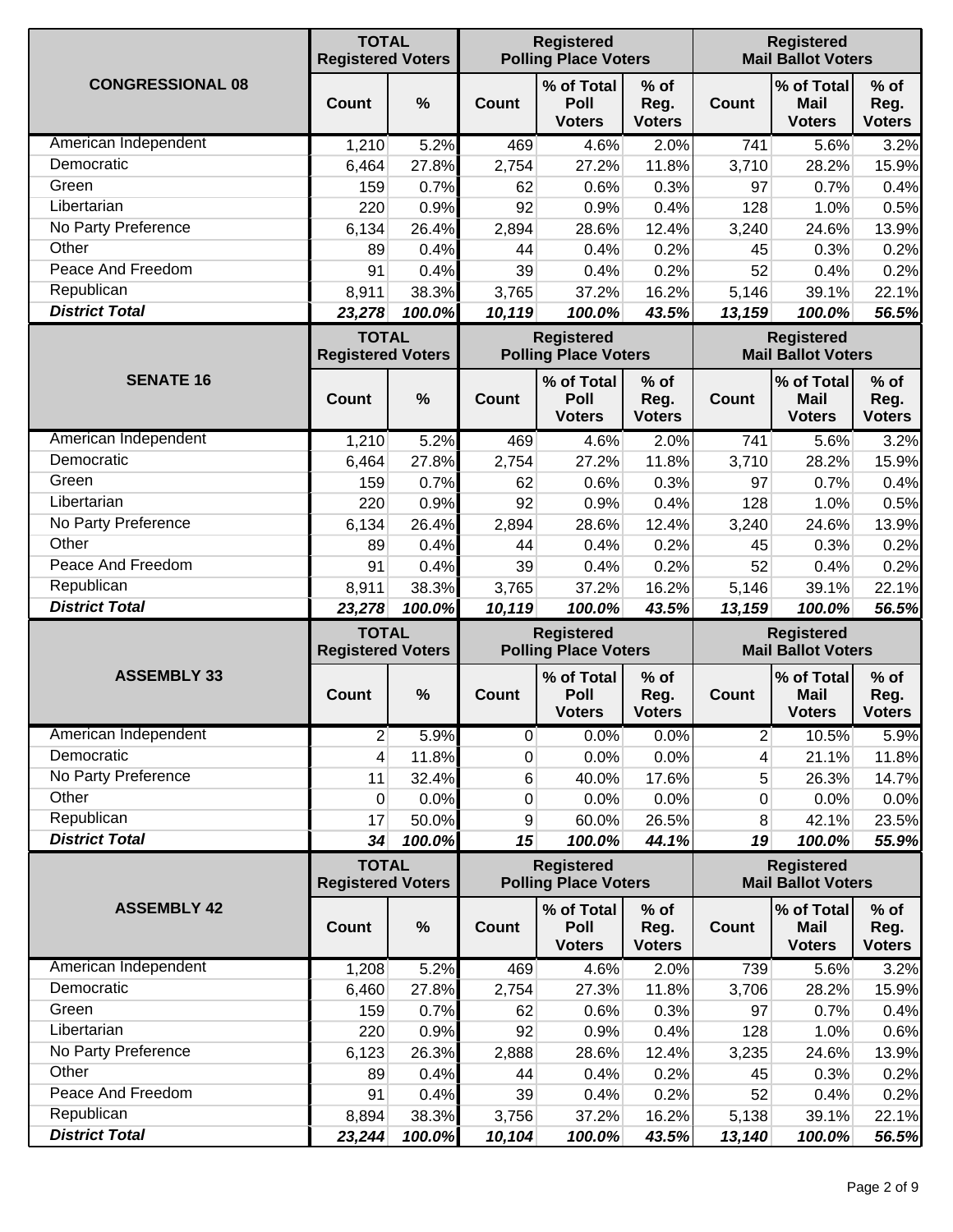|                                | <b>TOTAL</b><br><b>Registered Voters</b> |        |          | <b>Registered</b><br><b>Polling Place Voters</b> |                                 |                | <b>Registered</b><br><b>Mail Ballot Voters</b> |                                 |  |  |  |
|--------------------------------|------------------------------------------|--------|----------|--------------------------------------------------|---------------------------------|----------------|------------------------------------------------|---------------------------------|--|--|--|
| <b>BOARD OF EQUALIZATION 1</b> | Count                                    | %      | Count    | % of Total<br>Poll<br><b>Voters</b>              | $%$ of<br>Reg.<br><b>Voters</b> | <b>Count</b>   | % of Total<br><b>Mail</b><br><b>Voters</b>     | $%$ of<br>Reg.<br><b>Voters</b> |  |  |  |
| American Independent           | 29                                       | 7.6%   | 12       | 6.7%                                             | 3.1%                            | 17             | 8.3%                                           | 4.4%                            |  |  |  |
| Democratic                     | 123                                      | 32.1%  | 54       | 30.3%                                            | 14.1%                           | 69             | 33.7%                                          | 18.0%                           |  |  |  |
| Green                          | 6                                        | 1.6%   | 1        | 0.6%                                             | 0.3%                            | 5              | 2.4%                                           | 1.3%                            |  |  |  |
| Libertarian                    | 4                                        | 1.0%   | 1        | 0.6%                                             | 0.3%                            | 3              | 1.5%                                           | 0.8%                            |  |  |  |
| No Party Preference            | 83                                       | 21.7%  | 48       | 27.0%                                            | 12.5%                           | 35             | 17.1%                                          | 9.1%                            |  |  |  |
| Other                          | 6                                        | 1.6%   | 3        | 1.7%                                             | 0.8%                            | 3              | 1.5%                                           | 0.8%                            |  |  |  |
| Peace And Freedom              | $\overline{2}$                           | 0.5%   | $\Omega$ | 0.0%                                             | 0.0%                            | $\overline{2}$ | 1.0%                                           | 0.5%                            |  |  |  |
| Republican                     | 130                                      | 33.9%  | 59       | 33.1%                                            | 15.4%                           | 71             | 34.6%                                          | 18.5%                           |  |  |  |
| <b>District Total</b>          | 383                                      | 100.0% | 178      | 100.0%                                           | 46.5%                           | 205            | 100.0%                                         | 53.5%                           |  |  |  |
|                                | <b>TOTAL</b><br><b>Registered Voters</b> |        |          | <b>Registered</b><br><b>Polling Place Voters</b> |                                 |                | <b>Registered</b><br><b>Mail Ballot Voters</b> |                                 |  |  |  |
| <b>BOARD OF EQUALIZATION 4</b> | Count                                    | %      | Count    | % of Total<br>Poll<br><b>Voters</b>              | $%$ of<br>Reg.<br><b>Voters</b> | <b>Count</b>   | % of Total<br><b>Mail</b><br><b>Voters</b>     | $%$ of<br>Reg.<br><b>Voters</b> |  |  |  |
| American Independent           | 1,181                                    | 5.2%   | 457      | 4.6%                                             | 2.0%                            | 724            | 5.6%                                           | 3.2%                            |  |  |  |
| Democratic                     | 6,341                                    | 27.7%  | 2,700    | 27.2%                                            | 11.8%                           | 3,641          | 28.1%                                          | 15.9%                           |  |  |  |
| Green                          | 153                                      | 0.7%   | 61       | 0.6%                                             | 0.3%                            | 92             | 0.7%                                           | 0.4%                            |  |  |  |
| Libertarian                    | 216                                      | 0.9%   | 91       | 0.9%                                             | 0.4%                            | 125            | 1.0%                                           | 0.5%                            |  |  |  |
| No Party Preference            | 6,051                                    | 26.4%  | 2,846    | 28.6%                                            | 12.4%                           | 3,205          | 24.7%                                          | 14.0%                           |  |  |  |
| Other                          | 83                                       | 0.4%   | 41       | 0.4%                                             | 0.2%                            | 42             | 0.3%                                           | 0.2%                            |  |  |  |
| Peace And Freedom              | 89                                       | 0.4%   | 39       | 0.4%                                             | 0.2%                            | 50             | 0.4%                                           | 0.2%                            |  |  |  |
| Republican                     | 8,781                                    | 38.4%  | 3,706    | 37.3%                                            | 16.2%                           | 5,075          | 39.2%                                          | 22.2%                           |  |  |  |
| <b>District Total</b>          | 22,895                                   | 100.0% | 9,941    | 100.0%                                           | 43.4%                           | 12,954         | 100.0%                                         | 56.6%                           |  |  |  |
|                                | <b>TOTAL</b><br><b>Registered Voters</b> |        |          | <b>Registered</b><br><b>Polling Place Voters</b> |                                 |                | <b>Registered</b><br><b>Mail Ballot Voters</b> |                                 |  |  |  |
| <b>UNINCORPORATED AREA</b>     | Count                                    | %      | Count    | % of Total<br>Poll<br><b>Voters</b>              | $%$ of<br>Reg.<br><b>Voters</b> | <b>Count</b>   | % of Total<br><b>Mail</b><br><b>Voters</b>     | $%$ of<br>Reg.<br><b>Voters</b> |  |  |  |
| American Independent           | 493                                      | 5.8%   | 170      | 4.7%                                             | 2.0%                            | 323            | 6.7%                                           | 3.8%                            |  |  |  |
| Democratic                     | 2,556                                    | 30.3%  | 1,074    | 29.7%                                            | 12.7%                           | 1,482          | 30.8%                                          | 17.6%                           |  |  |  |
| Green                          | 91                                       | 1.1%   | 35       | 1.0%                                             | 0.4%                            | 56             | 1.2%                                           | 0.7%                            |  |  |  |
| Libertarian                    | 93                                       | 1.1%   | 34       | 0.9%                                             | 0.4%                            | 59             | 1.2%                                           | 0.7%                            |  |  |  |
| No Party Preference            | 2,232                                    | 26.5%  | 1,050    | 29.0%                                            | 12.4%                           | 1,182          | 24.5%                                          | 14.0%                           |  |  |  |
| Other                          | 43                                       | 0.5%   | 22       | 0.6%                                             | 0.3%                            | 21             | 0.4%                                           | 0.2%                            |  |  |  |
| Peace And Freedom              | 31                                       | 0.4%   | 17       | 0.5%                                             | 0.2%                            | 14             | 0.3%                                           | 0.2%                            |  |  |  |
| Republican                     | 2,898                                    | 34.3%  | 1,216    | 33.6%                                            | 14.4%                           | 1,682          | 34.9%                                          | 19.9%                           |  |  |  |
| <b>District Total</b>          | 8,437                                    | 100.0% | 3,618    | 100.0%                                           | 42.9%                           | 4,819          | 100.0%                                         | 57.1%                           |  |  |  |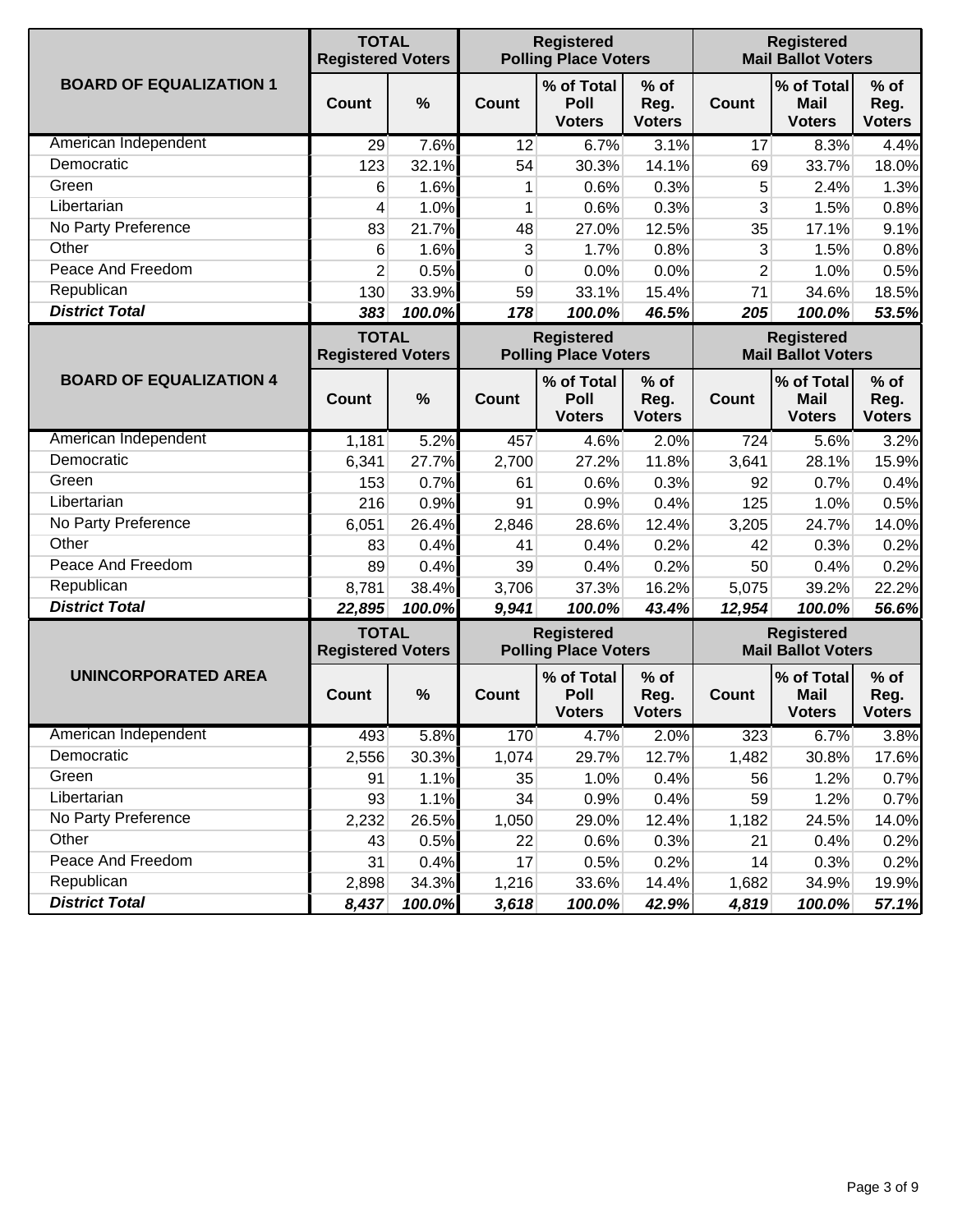|                                 | <b>TOTAL</b><br><b>Registered Voters</b> |        | <b>Registered</b><br><b>Polling Place Voters</b> |                                                  |                                 |                                                | <b>Registered</b><br><b>Mail Ballot Voters</b> |                                 |  |  |
|---------------------------------|------------------------------------------|--------|--------------------------------------------------|--------------------------------------------------|---------------------------------|------------------------------------------------|------------------------------------------------|---------------------------------|--|--|
| <b>CITY OF TWENTYNINE PALMS</b> | <b>Count</b>                             | $\%$   | Count                                            | % of Total<br>Poll<br><b>Voters</b>              | $%$ of<br>Reg.<br><b>Voters</b> | <b>Count</b>                                   | % of Total<br><b>Mail</b><br><b>Voters</b>     | $%$ of<br>Reg.<br><b>Voters</b> |  |  |
| American Independent            | 229                                      | 4.6%   | 111                                              | 4.7%                                             | 2.2%                            | 118                                            | 4.4%                                           | 2.4%                            |  |  |
| Democratic                      | 1,339                                    | 26.7%  | 615                                              | 26.0%                                            | 12.3%                           | 724                                            | 27.3%                                          | 14.4%                           |  |  |
| Green                           | 17                                       | 0.3%   | 4                                                | 0.2%                                             | 0.1%                            | 13                                             | 0.5%                                           | 0.3%                            |  |  |
| Libertarian                     | 47                                       | 0.9%   | 23                                               | 1.0%                                             | 0.5%                            | 24                                             | 0.9%                                           | 0.5%                            |  |  |
| No Party Preference             | 1,355                                    | 27.0%  | 689                                              | 29.2%                                            | 13.7%                           | 666                                            | 25.1%                                          | 13.3%                           |  |  |
| Other                           | 15                                       | 0.3%   | 8                                                | 0.3%                                             | 0.2%                            | 7                                              | 0.3%                                           | 0.1%                            |  |  |
| Peace And Freedom               | 27                                       | 0.5%   | 10                                               | 0.4%                                             | 0.2%                            | 17                                             | 0.6%                                           | 0.3%                            |  |  |
| Republican                      | 1,984                                    | 39.6%  | 901                                              | 38.2%                                            | 18.0%                           | 1,083                                          | 40.8%                                          | 21.6%                           |  |  |
| <b>District Total</b>           | 5,013                                    | 100.0% | 2,361                                            | 100.0%                                           | 47.1%                           | 2,652                                          | 100.0%                                         | 52.9%                           |  |  |
|                                 | <b>TOTAL</b><br><b>Registered Voters</b> |        |                                                  | <b>Registered</b><br><b>Polling Place Voters</b> |                                 |                                                | <b>Registered</b><br><b>Mail Ballot Voters</b> |                                 |  |  |
| <b>TOWN OF YUCCA VALLEY</b>     | Count                                    | $\%$   | Count                                            | % of Total<br>Poll<br><b>Voters</b>              | $%$ of<br>Reg.<br><b>Voters</b> | <b>Count</b>                                   | % of Total<br>Mail<br><b>Voters</b>            | $%$ of<br>Reg.<br><b>Voters</b> |  |  |
| American Independent            | 488                                      | 5.0%   | 188                                              | 4.5%                                             | 1.9%                            | 300                                            | 5.3%                                           | 3.1%                            |  |  |
| Democratic                      | 2,569                                    | 26.1%  | 1,065                                            | 25.7%                                            | 10.8%                           | 1,504                                          | 26.4%                                          | 15.3%                           |  |  |
| Green                           | 51                                       | 0.5%   | 23                                               | 0.6%                                             | 0.2%                            | 28                                             | 0.5%                                           | 0.3%                            |  |  |
| Libertarian                     | 80                                       | 0.8%   | 35                                               | 0.8%                                             | 0.4%                            | 45                                             | 0.8%                                           | 0.5%                            |  |  |
| No Party Preference             | 2,547                                    | 25.9%  | 1,155                                            | 27.9%                                            | 11.8%                           | 1,392                                          | 24.5%                                          | 14.2%                           |  |  |
| Other                           | 31                                       | 0.3%   | 14                                               | 0.3%                                             | 0.1%                            | 17                                             | 0.3%                                           | 0.2%                            |  |  |
| Peace And Freedom               | 33                                       | 0.3%   | 12                                               | 0.3%                                             | 0.1%                            | 21                                             | 0.4%                                           | 0.2%                            |  |  |
| Republican                      | 4,029                                    | 41.0%  | 1,648                                            | 39.8%                                            | 16.8%                           | 2,381                                          | 41.9%                                          | 24.2%                           |  |  |
| <b>District Total</b>           | 9,828                                    | 100.0% | 4,140                                            | 100.0%                                           | 42.1%                           | 5,688                                          | 100.0%                                         | 57.9%                           |  |  |
|                                 | <b>TOTAL</b><br><b>Registered Voters</b> |        | <b>Registered</b><br><b>Polling Place Voters</b> |                                                  |                                 |                                                | <b>Registered</b><br><b>Mail Ballot Voters</b> | $%$ of<br><b>Mail</b>           |  |  |
| <b>BD OF ED - AREA A</b>        | <b>Count</b>                             | $\%$   | <b>Count</b>                                     | % of Total<br>Poll<br><b>Voters</b>              | $%$ of<br>Reg.<br><b>Voters</b> | Count                                          | % of Total<br><b>Voters</b>                    | Reg.<br><b>Voters</b>           |  |  |
| Other                           | $\overline{0}$                           | 0.0%   | $\overline{0}$                                   | 0.0%                                             | 0.0%                            | $\overline{0}$                                 | 0.0%                                           | 0.0%                            |  |  |
| <b>District Total</b>           | 0                                        | 0.0%   | 0                                                | 0.0%                                             | 0.0%                            | 0                                              | 0.0%                                           | 0.0%                            |  |  |
|                                 | <b>TOTAL</b><br><b>Registered Voters</b> |        |                                                  | <b>Registered</b><br><b>Polling Place Voters</b> |                                 | <b>Registered</b><br><b>Mail Ballot Voters</b> |                                                |                                 |  |  |
| <b>BD OF ED - AREA E</b>        | <b>Count</b>                             | $\%$   | Count                                            | % of Total<br>Poll<br><b>Voters</b>              | $%$ of<br>Reg.<br><b>Voters</b> | <b>Count</b>                                   | % of Total<br>Mail<br><b>Voters</b>            | $%$ of<br>Reg.<br><b>Voters</b> |  |  |
| American Independent            | 1,210                                    | 5.2%   | 469                                              | 4.6%                                             | 2.0%                            | 741                                            | 5.6%                                           | 3.2%                            |  |  |
| Democratic                      | 6,464                                    | 27.8%  | 2,754                                            | 27.2%                                            | 11.8%                           | 3,710                                          | 28.2%                                          | 15.9%                           |  |  |
| Green                           | 159                                      | 0.7%   | 62                                               | 0.6%                                             | 0.3%                            | 97                                             | 0.7%                                           | 0.4%                            |  |  |
| Libertarian                     | 220                                      | 0.9%   | 92                                               | 0.9%                                             | 0.4%                            | 128                                            | 1.0%                                           | 0.5%                            |  |  |
| No Party Preference             | 6,134                                    | 26.4%  | 2,894                                            | 28.6%                                            | 12.4%                           | 3,240                                          | 24.6%                                          | 13.9%                           |  |  |
| Other                           | 89                                       | 0.4%   | 44                                               | 0.4%                                             | 0.2%                            | 45                                             | 0.3%                                           | 0.2%                            |  |  |
| Peace And Freedom               | 91                                       | 0.4%   | 39                                               | 0.4%                                             | 0.2%                            | 52                                             | 0.4%                                           | 0.2%                            |  |  |
| Republican                      | 8,911                                    | 38.3%  | 3,765                                            | 37.2%                                            | 16.2%                           | 5,146                                          | 39.1%                                          | 22.1%                           |  |  |
| <b>District Total</b>           | 23,278                                   | 100.0% | 10,119                                           | 100.0%                                           | 43.5%                           | 13,159                                         | 100.0%                                         | 56.5%                           |  |  |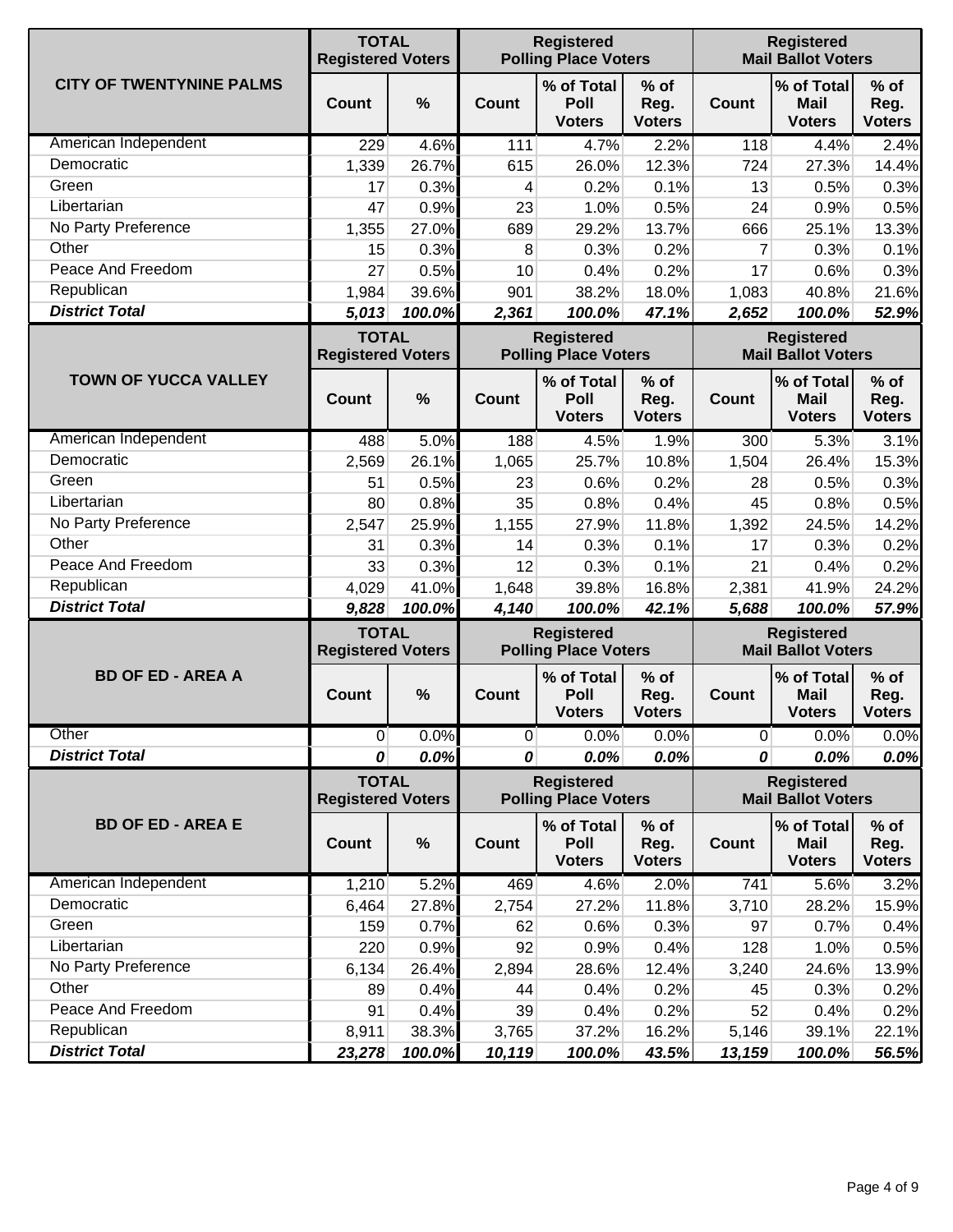|                                                     | <b>TOTAL</b><br><b>Registered Voters</b> |                                                  |                | <b>Registered</b><br><b>Polling Place Voters</b> |                                                |                | <b>Registered</b><br><b>Mail Ballot Voters</b> |                                 |  |  |
|-----------------------------------------------------|------------------------------------------|--------------------------------------------------|----------------|--------------------------------------------------|------------------------------------------------|----------------|------------------------------------------------|---------------------------------|--|--|
| <b>MORONGO UNIFIED</b>                              | <b>Count</b>                             | $\frac{0}{0}$                                    | Count          | % of Total<br>Poll<br><b>Voters</b>              | % of<br>Reg.<br><b>Voters</b>                  | <b>Count</b>   | % of Total<br><b>Mail</b><br><b>Voters</b>     | $%$ of<br>Reg.<br><b>Voters</b> |  |  |
| American Independent                                | 1,210                                    | 5.2%                                             | 469            | 4.6%                                             | 2.0%                                           | 741            | 5.6%                                           | 3.2%                            |  |  |
| Democratic                                          | 6,464                                    | 27.8%                                            | 2,754          | 27.2%                                            | 11.8%                                          | 3,710          | 28.2%                                          | 15.9%                           |  |  |
| Green                                               | 159                                      | 0.7%                                             | 62             | 0.6%                                             | 0.3%                                           | 97             | 0.7%                                           | 0.4%                            |  |  |
| Libertarian                                         | 220                                      | 0.9%                                             | 92             | 0.9%                                             | 0.4%                                           | 128            | 1.0%                                           | 0.5%                            |  |  |
| No Party Preference                                 | 6,134                                    | 26.4%                                            | 2,894          | 28.6%                                            | 12.4%                                          | 3,240          | 24.6%                                          | 13.9%                           |  |  |
| Other                                               | 89                                       | 0.4%                                             | 44             | 0.4%                                             | 0.2%                                           | 45             | 0.3%                                           | 0.2%                            |  |  |
| Peace And Freedom                                   | 91                                       | 0.4%                                             | 39             | 0.4%                                             | 0.2%                                           | 52             | 0.4%                                           | 0.2%                            |  |  |
| Republican                                          | 8,911                                    | 38.3%                                            | 3,765          | 37.2%                                            | 16.2%                                          | 5,146          | 39.1%                                          | 22.1%                           |  |  |
| <b>District Total</b>                               | 23,278                                   | 100.0%                                           | 10,119         | 100.0%                                           | 43.5%                                          | 13,159         | 100.0%                                         | 56.5%                           |  |  |
|                                                     | <b>TOTAL</b><br><b>Registered Voters</b> |                                                  |                | <b>Registered</b><br><b>Polling Place Voters</b> |                                                |                | <b>Registered</b><br><b>Mail Ballot Voters</b> |                                 |  |  |
| <b>NEEDLES UNIFIED</b>                              | Count                                    | $\frac{0}{0}$                                    | Count          | % of Total<br>Poll<br><b>Voters</b>              | $%$ of<br>Reg.<br><b>Voters</b>                | <b>Count</b>   | % of Total<br><b>Mail</b><br><b>Voters</b>     | $%$ of<br>Reg.<br><b>Voters</b> |  |  |
| Other                                               | 0                                        | 0.0%                                             | $\overline{0}$ | 0.0%                                             | 0.0%                                           | $\overline{0}$ | 0.0%                                           | 0.0%                            |  |  |
| <b>District Total</b>                               | 0                                        | 0.0%                                             | 0              | 0.0%                                             | 0.0%                                           | 0              | 0.0%                                           | 0.0%                            |  |  |
|                                                     | <b>TOTAL</b><br><b>Registered Voters</b> | <b>Registered</b><br><b>Polling Place Voters</b> |                |                                                  | <b>Registered</b><br><b>Mail Ballot Voters</b> |                |                                                |                                 |  |  |
| <b>COPPER MOUNTAIN COMM</b><br><b>COLLEGE</b>       | Count                                    | %                                                | Count          | % of Total<br>Poll<br><b>Voters</b>              | $%$ of<br>Reg.<br><b>Voters</b>                | <b>Count</b>   | % of Total<br><b>Mail</b><br><b>Voters</b>     | $%$ of<br>Reg.<br><b>Voters</b> |  |  |
| American Independent                                | 1,210                                    | 5.2%                                             | 469            | 4.6%                                             | 2.0%                                           | 741            | 5.6%                                           | 3.2%                            |  |  |
| Democratic                                          | 6,464                                    | 27.8%                                            | 2,754          | 27.2%                                            | 11.8%                                          | 3,710          | 28.2%                                          | 15.9%                           |  |  |
| Green                                               | 159                                      | 0.7%                                             | 62             | 0.6%                                             | 0.3%                                           | 97             | 0.7%                                           | 0.4%                            |  |  |
| Libertarian                                         | 220                                      | 0.9%                                             | 92             | 0.9%                                             | 0.4%                                           | 128            | 1.0%                                           | 0.5%                            |  |  |
| No Party Preference                                 | 6,134                                    | 26.4%                                            | 2,894          | 28.6%                                            | 12.4%                                          | 3,240          | 24.6%                                          | 13.9%                           |  |  |
| Other                                               | 89                                       | 0.4%                                             | 44             | 0.4%                                             | 0.2%                                           | 45             | 0.3%                                           | 0.2%                            |  |  |
| Peace And Freedom                                   | 91                                       | 0.4%                                             | 39             | 0.4%                                             | 0.2%                                           | 52             | 0.4%                                           | 0.2%                            |  |  |
| Republican                                          | 8,911                                    | 38.3%                                            | 3,765          | 37.2%                                            | 16.2%                                          | 5,146          | 39.1%                                          | 22.1%                           |  |  |
| <b>District Total</b>                               | 23,278                                   | 100.0%                                           | 10,119         | 100.0%                                           | 43.5%                                          | 13,159         | 100.0%                                         | 56.5%                           |  |  |
|                                                     | <b>TOTAL</b><br><b>Registered Voters</b> |                                                  |                | <b>Registered</b><br><b>Polling Place Voters</b> |                                                |                | <b>Registered</b><br><b>Mail Ballot Voters</b> |                                 |  |  |
| <b>PALO VERDE COMMUNITY</b><br><b>COLLEGE - TA2</b> | <b>Count</b>                             | $\%$                                             | Count          | % of Total<br><b>Poll</b><br><b>Voters</b>       | % of<br>Reg.<br><b>Voters</b>                  | Count          | % of Total<br><b>Mail</b><br><b>Voters</b>     | $%$ of<br>Reg.<br><b>Voters</b> |  |  |
| Other                                               | $\overline{0}$                           | 0.0%                                             | $\overline{0}$ | 0.0%                                             | 0.0%                                           | $\overline{0}$ | 0.0%                                           | 0.0%                            |  |  |
| <b>District Total</b>                               | 0                                        | 0.0%                                             | 0              | 0.0%                                             | 0.0%                                           | 0              | 0.0%                                           | 0.0%                            |  |  |
|                                                     | <b>TOTAL</b><br><b>Registered Voters</b> |                                                  |                | <b>Registered</b><br><b>Polling Place Voters</b> |                                                |                | <b>Registered</b><br><b>Mail Ballot Voters</b> |                                 |  |  |
| YUCCA VALLEY AIRPORT DIST                           | Count                                    | $\%$                                             | Count          | % of Total<br>Poll<br><b>Voters</b>              | % of<br>Reg.<br><b>Voters</b>                  | <b>Count</b>   | % of Total<br><b>Mail</b><br><b>Voters</b>     | $%$ of<br>Reg.<br><b>Voters</b> |  |  |
| Democratic                                          | 8                                        | 16.0%                                            | 5              | 20.8%                                            | 10.0%                                          | $\mathbf{3}$   | 11.5%                                          | 6.0%                            |  |  |
| No Party Preference                                 | 14                                       | 28.0%                                            | 7              | 29.2%                                            | 14.0%                                          | 7              | 26.9%                                          | 14.0%                           |  |  |
| Other                                               | 0                                        | 0.0%                                             | 0              | 0.0%                                             | 0.0%                                           | 0              | 0.0%                                           | 0.0%                            |  |  |
| Republican                                          | 28                                       | 56.0%                                            | 12             | 50.0%                                            | 24.0%                                          | 16             | 61.5%                                          | 32.0%                           |  |  |
| <b>District Total</b>                               | 50                                       | 100.0%                                           | 24             | 100.0%                                           | 48.0%                                          | 26             | 100.0%                                         | 52.0%                           |  |  |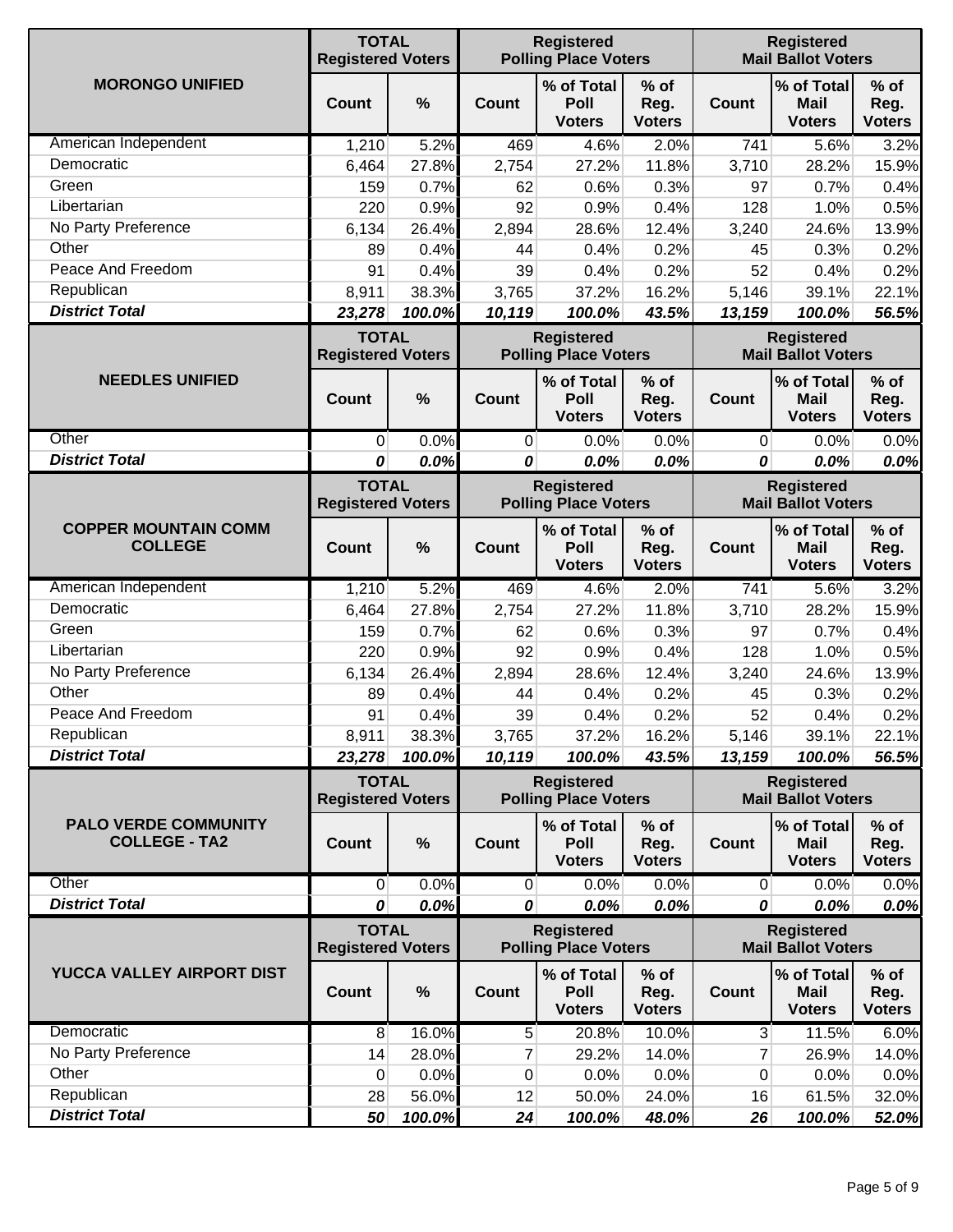|                                                   | <b>TOTAL</b><br><b>Registered Voters</b> |        |       | <b>Registered</b><br><b>Polling Place Voters</b> |                                 |                                                | <b>Registered</b><br><b>Mail Ballot Voters</b> |                                 |  |  |
|---------------------------------------------------|------------------------------------------|--------|-------|--------------------------------------------------|---------------------------------|------------------------------------------------|------------------------------------------------|---------------------------------|--|--|
| <b>MORONGO VALLEY CSD</b>                         | Count                                    | %      | Count | % of Total<br>Poll<br><b>Voters</b>              | $%$ of<br>Reg.<br><b>Voters</b> | <b>Count</b>                                   | % of Total<br><b>Mail</b><br><b>Voters</b>     | $%$ of<br>Reg.<br><b>Voters</b> |  |  |
| American Independent                              | 11                                       | 5.7%   | 3     | 5.1%                                             | 1.5%                            | 8                                              | 5.9%                                           | 4.1%                            |  |  |
| Democratic                                        | 60                                       | 30.9%  | 22    | 37.3%                                            | 11.3%                           | 38                                             | 28.1%                                          | 19.6%                           |  |  |
| Green                                             | $\overline{2}$                           | 1.0%   | 0     | 0.0%                                             | 0.0%                            | 2                                              | 1.5%                                           | 1.0%                            |  |  |
| Libertarian                                       | 5                                        | 2.6%   | 1     | 1.7%                                             | 0.5%                            | 4                                              | 3.0%                                           | 2.1%                            |  |  |
| No Party Preference                               | 50                                       | 25.8%  | 20    | 33.9%                                            | 10.3%                           | 30                                             | 22.2%                                          | 15.5%                           |  |  |
| Other                                             | 0                                        | 0.0%   | 0     | 0.0%                                             | 0.0%                            | 0                                              | 0.0%                                           | 0.0%                            |  |  |
| Republican                                        | 66                                       | 34.0%  | 13    | 22.0%                                            | 6.7%                            | 53                                             | 39.3%                                          | 27.3%                           |  |  |
| <b>District Total</b>                             | 194                                      | 100.0% | 59    | 100.0%                                           | 30.4%                           | 135                                            | 100.0%                                         | 69.6%                           |  |  |
|                                                   | <b>TOTAL</b><br><b>Registered Voters</b> |        |       | <b>Registered</b><br><b>Polling Place Voters</b> |                                 |                                                | <b>Registered</b><br><b>Mail Ballot Voters</b> | $%$ of<br>Reg.<br><b>Voters</b> |  |  |
| <b>SAN BERNARDINO COUNTY FPD</b>                  | Count                                    | %      | Count | % of Total<br>Poll<br><b>Voters</b>              | $%$ of<br>Reg.<br><b>Voters</b> | <b>Count</b>                                   | % of Total<br><b>Mail</b><br><b>Voters</b>     |                                 |  |  |
| American Independent                              | 939                                      | 5.4%   | 348   | 4.7%                                             | 2.0%                            | 591                                            | 5.9%                                           | 3.4%                            |  |  |
| Democratic                                        | 4,902                                    | 28.0%  | 2,038 | 27.4%                                            | 11.6%                           | 2,864                                          | 28.4%                                          | 16.3%                           |  |  |
| Green                                             | 137                                      | 0.8%   | 58    | 0.8%                                             | 0.3%                            | 79                                             | 0.8%                                           | 0.5%                            |  |  |
| Libertarian                                       | 164                                      | 0.9%   | 66    | 0.9%                                             | 0.4%                            | 98                                             | 1.0%                                           | 0.6%                            |  |  |
| No Party Preference                               | 4,588                                    | 26.2%  | 2,112 | 28.4%                                            | 12.0%                           | 2,476                                          | 24.5%                                          | 14.1%                           |  |  |
| Other                                             | 70                                       | 0.4%   | 33    | 0.4%                                             | 0.2%                            | 37                                             | 0.4%                                           | 0.2%                            |  |  |
| Peace And Freedom                                 | 63                                       | 0.4%   | 28    | 0.4%                                             | 0.2%                            | 35                                             | 0.3%                                           | 0.2%                            |  |  |
| Republican                                        | 6,669                                    | 38.0%  | 2,752 | 37.0%                                            | 15.7%                           | 3,917                                          | 38.8%                                          | 22.3%                           |  |  |
| <b>District Total</b>                             | 17,532                                   | 100.0% | 7,435 | 100.0%                                           | 42.4%                           | 10,097                                         | 100.0%                                         | 57.6%                           |  |  |
|                                                   | <b>TOTAL</b><br><b>Registered Voters</b> |        |       | <b>Registered</b><br><b>Polling Place Voters</b> |                                 | <b>Registered</b><br><b>Mail Ballot Voters</b> |                                                |                                 |  |  |
| <b>SBCFPD SOUTH DESERT SERVICE</b><br><b>ZONE</b> | Count                                    | %      | Count | % of Total<br>Poll<br><b>Voters</b>              | % of<br>Reg.<br><b>Voters</b>   | <b>Count</b>                                   | % of Total<br><b>Mail</b><br><b>Voters</b>     | $%$ of<br>Reg.<br><b>Voters</b> |  |  |
| American Independent                              | 939                                      | 5.4%   | 348   | 4.7%                                             | 2.0%                            | 591                                            | 5.9%                                           | 3.4%                            |  |  |
| Democratic                                        | 4,902                                    | 28.0%  | 2,038 | 27.4%                                            | 11.6%                           | 2,864                                          | 28.4%                                          | 16.3%                           |  |  |
| Green                                             | 137                                      | 0.8%   | 58    | 0.8%                                             | 0.3%                            | 79                                             | 0.8%                                           | 0.5%                            |  |  |
| Libertarian                                       | 164                                      | 0.9%   | 66    | 0.9%                                             | 0.4%                            | 98                                             | 1.0%                                           | 0.6%                            |  |  |
| No Party Preference                               | 4,588                                    | 26.2%  | 2,112 | 28.4%                                            | 12.0%                           | 2,476                                          | 24.5%                                          | 14.1%                           |  |  |
| Other                                             | 70                                       | 0.4%   | 33    | 0.4%                                             | 0.2%                            | 37                                             | 0.4%                                           | 0.2%                            |  |  |
| Peace And Freedom                                 | 63                                       | 0.4%   | 28    | 0.4%                                             | 0.2%                            | 35                                             | 0.3%                                           | 0.2%                            |  |  |
| Republican                                        | 6,669                                    | 38.0%  | 2,752 | 37.0%                                            | 15.7%                           | 3,917                                          | 38.8%                                          | 22.3%                           |  |  |
| <b>District Total</b>                             | 17,532                                   | 100.0% | 7,435 | 100.0%                                           | 42.4%                           | 10,097                                         | 100.0%                                         | 57.6%                           |  |  |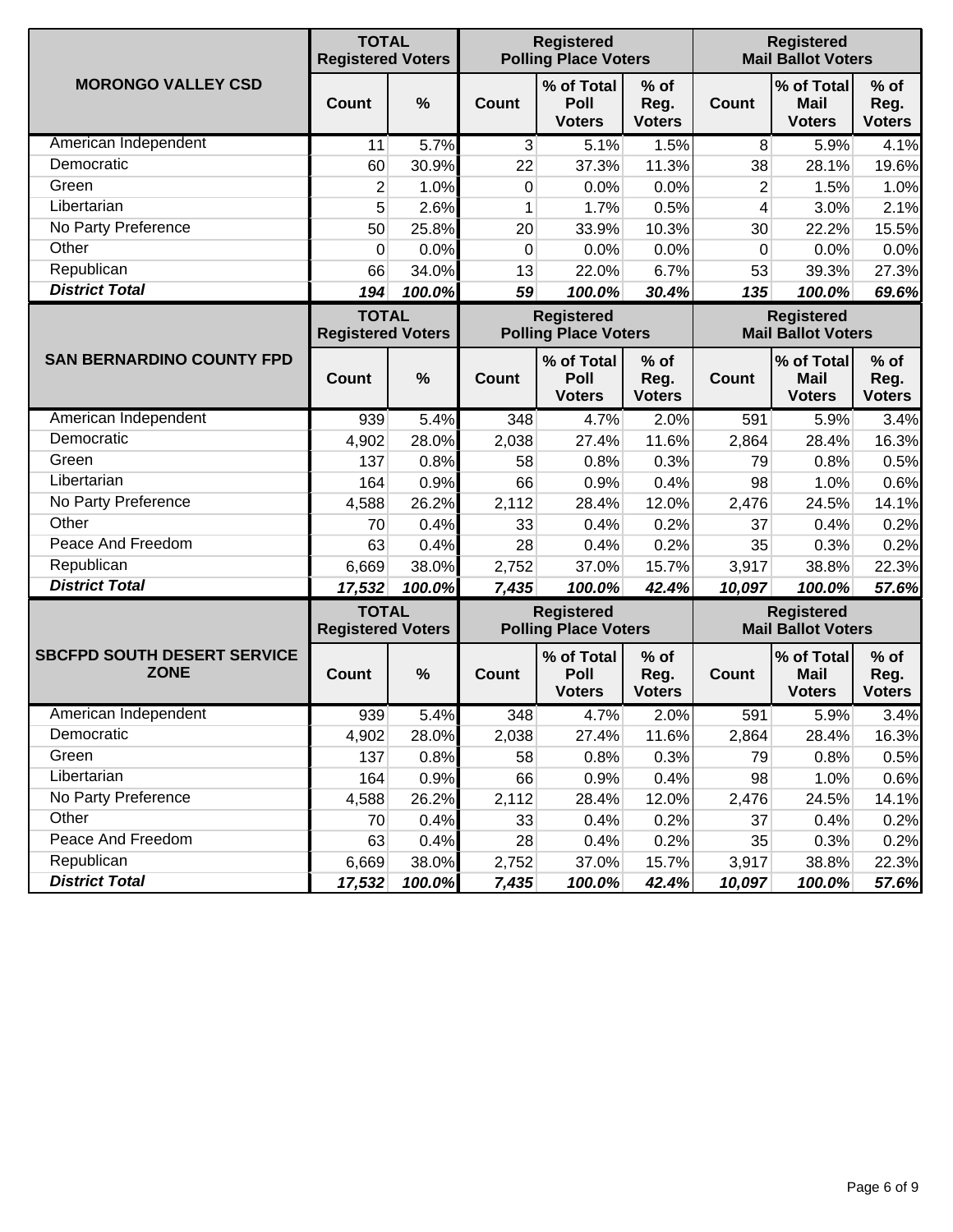|                                | <b>TOTAL</b><br><b>Registered Voters</b> |               |              | <b>Registered</b><br><b>Polling Place Voters</b> |                                 |                | <b>Registered</b><br><b>Mail Ballot Voters</b> |                                                |  |
|--------------------------------|------------------------------------------|---------------|--------------|--------------------------------------------------|---------------------------------|----------------|------------------------------------------------|------------------------------------------------|--|
| <b>SBCFPD SERVICE ZONE FP4</b> | <b>Count</b>                             | $\frac{0}{0}$ | Count        | % of Total<br>Poll<br><b>Voters</b>              | $%$ of<br>Reg.<br><b>Voters</b> | <b>Count</b>   | % of Total<br><b>Mail</b><br><b>Voters</b>     | $%$ of<br>Reg.<br><b>Voters</b>                |  |
| American Independent           | 26                                       | 7.4%          | 12           | 7.3%                                             | 3.4%                            | 14             | 7.4%                                           | 4.0%                                           |  |
| Democratic                     | 110                                      | 31.2%         | 49           | 29.7%                                            | 13.9%                           | 61             | 32.4%                                          | 17.3%                                          |  |
| Green                          | 6                                        | 1.7%          | 1            | 0.6%                                             | 0.3%                            | 5              | 2.7%                                           | 1.4%                                           |  |
| Libertarian                    | 4                                        | 1.1%          | 1            | 0.6%                                             | 0.3%                            | 3              | 1.6%                                           | 0.8%                                           |  |
| No Party Preference            | 77                                       | 21.8%         | 45           | 27.3%                                            | 12.7%                           | 32             | 17.0%                                          | 9.1%                                           |  |
| Other                          | 6                                        | 1.7%          | 3            | 1.8%                                             | 0.8%                            | 3              | 1.6%                                           | 0.8%                                           |  |
| Peace And Freedom              | 2                                        | 0.6%          | 0            | 0.0%                                             | 0.0%                            | $\overline{2}$ | 1.1%                                           | 0.6%                                           |  |
| Republican                     | 122                                      | 34.6%         | 54           | 32.7%                                            | 15.3%                           | 68             | 36.2%                                          | 19.3%                                          |  |
| <b>District Total</b>          | 353                                      | 100.0%        | 165          | 100.0%                                           | 46.7%                           | 188            | 100.0%                                         | 53.3%                                          |  |
|                                | <b>TOTAL</b><br><b>Registered Voters</b> |               |              | <b>Registered</b><br><b>Polling Place Voters</b> |                                 |                | <b>Registered</b><br><b>Mail Ballot Voters</b> |                                                |  |
| <b>HI-DESERT MEMORIAL HD</b>   | <b>Count</b>                             | $\frac{0}{0}$ | <b>Count</b> | % of Total<br>Poll<br><b>Voters</b>              | % of<br>Reg.<br><b>Voters</b>   | <b>Count</b>   | % of Total<br><b>Mail</b><br><b>Voters</b>     | $%$ of<br>Reg.<br><b>Voters</b>                |  |
| American Independent           | 1,210                                    | 5.2%          | 469          | 4.6%                                             | 2.0%                            | 741            | 5.6%                                           | 3.2%                                           |  |
| Democratic                     | 6,464                                    | 27.8%         | 2,754        | 27.2%                                            | 11.8%                           | 3,710          | 28.2%                                          | 15.9%                                          |  |
| Green                          | 159                                      | 0.7%          | 62           | 0.6%                                             | 0.3%                            | 97             | 0.7%                                           | 0.4%                                           |  |
| Libertarian                    | 220                                      | 0.9%          | 92           | 0.9%                                             | 0.4%                            | 128            | 1.0%                                           | 0.5%                                           |  |
| No Party Preference            | 6,134                                    | 26.4%         | 2,894        | 28.6%                                            | 12.4%                           | 3,240          | 24.6%                                          | 13.9%                                          |  |
| Other                          | 89                                       | 0.4%          | 44           | 0.4%                                             | 0.2%                            | 45             | 0.3%                                           | 0.2%                                           |  |
| Peace And Freedom              | 91                                       | 0.4%          | 39           | 0.4%                                             | 0.2%                            | 52             | 0.4%                                           | 0.2%                                           |  |
| Republican                     | 8,911                                    | 38.3%         | 3,765        | 37.2%                                            | 16.2%                           | 5,146          | 39.1%                                          | 22.1%                                          |  |
| <b>District Total</b>          | 23,278                                   | 100.0%        | 10,119       | 100.0%                                           | 43.5%                           | 13,159         | 100.0%                                         | 56.5%                                          |  |
|                                | <b>TOTAL</b><br><b>Registered Voters</b> |               |              | <b>Registered</b>                                | <b>Polling Place Voters</b>     |                |                                                | <b>Registered</b><br><b>Mail Ballot Voters</b> |  |
| <b>MOJAVE DESERT RCD</b>       | Count                                    | $\frac{0}{0}$ | <b>Count</b> | % of Total<br>Poll<br><b>Voters</b>              | $%$ of<br>Reg.<br><b>Voters</b> | <b>Count</b>   | % of Total<br><b>Mail</b><br><b>Voters</b>     | $%$ of<br>Reg.<br><b>Voters</b>                |  |
| American Independent           | 1,210                                    | 5.2%          | 469          | 4.6%                                             | 2.0%                            | 741            | 5.6%                                           | 3.2%                                           |  |
| Democratic                     | 6,464                                    | 27.8%         | 2,754        | 27.2%                                            | 11.8%                           | 3,710          | 28.2%                                          | 15.9%                                          |  |
| Green                          | 159                                      | 0.7%          | 62           | 0.6%                                             | 0.3%                            | 97             | 0.7%                                           | 0.4%                                           |  |
| Libertarian                    | 220                                      | 0.9%          | 92           | 0.9%                                             | 0.4%                            | 128            | 1.0%                                           | 0.5%                                           |  |
| No Party Preference            | 6,134                                    | 26.4%         | 2,894        | 28.6%                                            | 12.4%                           | 3,240          | 24.6%                                          | 13.9%                                          |  |
| Other                          | 89                                       | 0.4%          | 44           | 0.4%                                             | 0.2%                            | 45             | 0.3%                                           | 0.2%                                           |  |
| Peace And Freedom              | 91                                       | 0.4%          | 39           | 0.4%                                             | 0.2%                            | 52             | 0.4%                                           | 0.2%                                           |  |
| Republican                     | 8,911                                    | 38.3%         | 3,765        | 37.2%                                            | 16.2%                           | 5,146          | 39.1%                                          | 22.1%                                          |  |
| <b>District Total</b>          | 23,278                                   | 100.0%        | 10,119       | 100.0%                                           | 43.5%                           | 13,159         | 100.0%                                         | 56.5%                                          |  |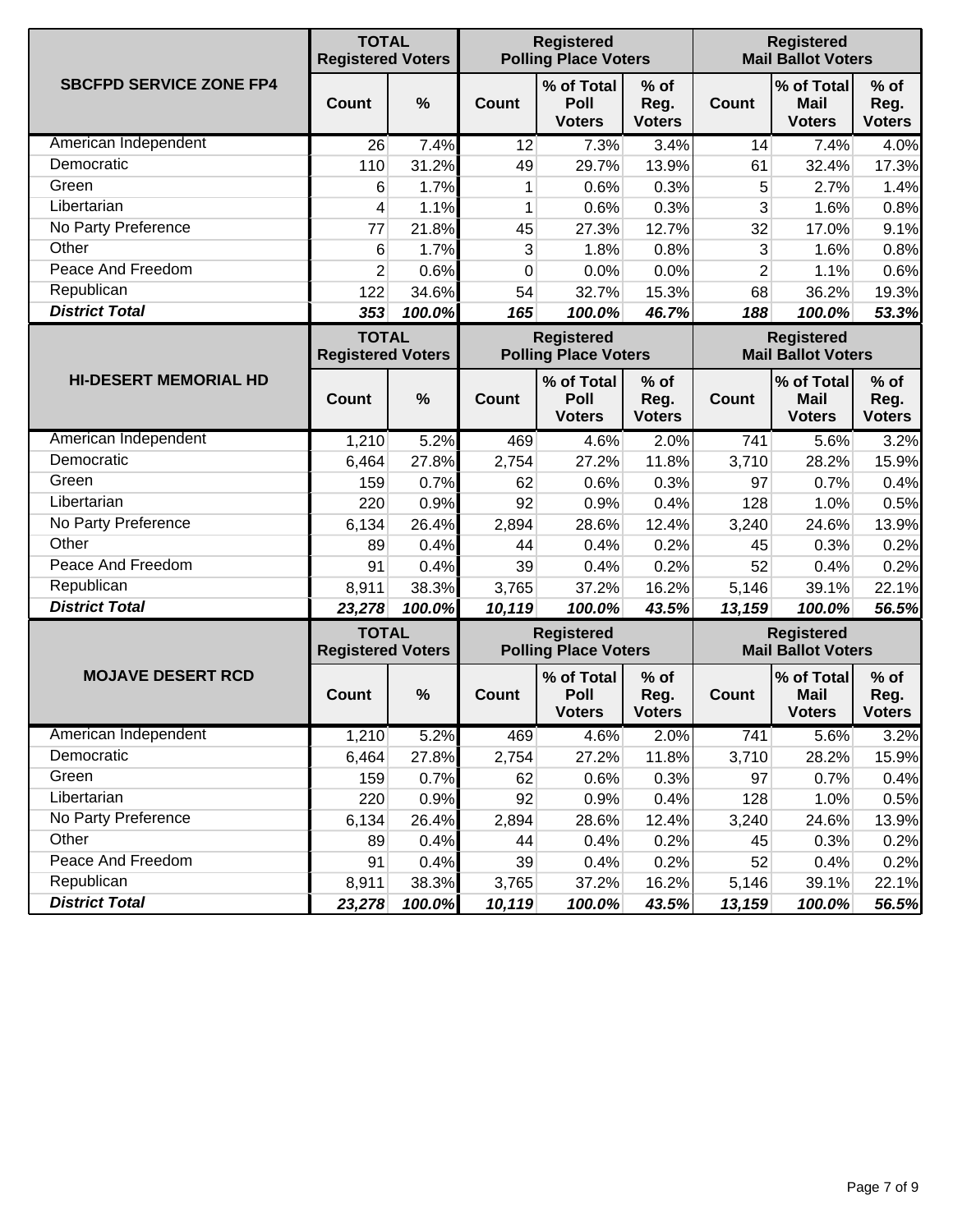|                                    | <b>TOTAL</b><br><b>Registered Voters</b> |               | <b>Registered</b><br><b>Polling Place Voters</b> |                                                  |                                 |                | <b>Registered</b><br><b>Mail Ballot Voters</b> |                                 |  |
|------------------------------------|------------------------------------------|---------------|--------------------------------------------------|--------------------------------------------------|---------------------------------|----------------|------------------------------------------------|---------------------------------|--|
| <b>BIGHORN-DESERT VIEW WA</b>      | <b>Count</b>                             | $\frac{0}{0}$ | Count                                            | % of Total<br>Poll<br><b>Voters</b>              | % of<br>Reg.<br><b>Voters</b>   | <b>Count</b>   | % of Total<br><b>Mail</b><br><b>Voters</b>     | $%$ of<br>Reg.<br><b>Voters</b> |  |
| American Independent               | 72                                       | 6.0%          | 29                                               | 5.4%                                             | 2.4%                            | 43             | 6.5%                                           | 3.6%                            |  |
| Democratic                         | 357                                      | 29.7%         | 157                                              | 29.0%                                            | 13.1%                           | 200            | 30.3%                                          | 16.7%                           |  |
| Green                              | 7                                        | 0.6%          | 3                                                | 0.6%                                             | 0.2%                            | 4              | 0.6%                                           | 0.3%                            |  |
| Libertarian                        | 16                                       | 1.3%          | 5                                                | 0.9%                                             | 0.4%                            | 11             | 1.7%                                           | 0.9%                            |  |
| No Party Preference                | 324                                      | 27.0%         | 152                                              | 28.0%                                            | 12.7%                           | 172            | 26.1%                                          | 14.3%                           |  |
| Other                              | 5                                        | 0.4%          | 3                                                | 0.6%                                             | 0.2%                            | $\overline{2}$ | 0.3%                                           | 0.2%                            |  |
| Peace And Freedom                  | 4                                        | 0.3%          | $\overline{2}$                                   | 0.4%                                             | 0.2%                            | $\overline{2}$ | 0.3%                                           | 0.2%                            |  |
| Republican                         | 416                                      | 34.6%         | 191                                              | 35.2%                                            | 15.9%                           | 225            | 34.1%                                          | 18.7%                           |  |
| <b>District Total</b>              | 1,201                                    | 100.0%        | 542                                              | 100.0%                                           | 45.1%                           | 659            | 100.0%                                         | 54.9%                           |  |
|                                    | <b>TOTAL</b><br><b>Registered Voters</b> |               |                                                  | <b>Registered</b><br><b>Polling Place Voters</b> |                                 |                | <b>Registered</b><br><b>Mail Ballot Voters</b> |                                 |  |
| <b>MOJAVE WATER AGENCY</b>         | <b>Count</b>                             | $\frac{0}{0}$ | <b>Count</b>                                     | % of Total<br>Poll<br><b>Voters</b>              | $%$ of<br>Reg.<br><b>Voters</b> | <b>Count</b>   | % of Total<br><b>Mail</b><br><b>Voters</b>     | $%$ of<br>Reg.<br><b>Voters</b> |  |
| American Independent               | 915                                      | 5.3%          | 338                                              | 4.6%                                             | 2.0%                            | 577            | 5.8%                                           | 3.4%                            |  |
| Democratic                         | 4,801                                    | 27.9%         | 1,993                                            | 27.4%                                            | 11.6%                           | 2,808          | 28.3%                                          | 16.3%                           |  |
| Green                              | 132                                      | 0.8%          | 57                                               | 0.8%                                             | 0.3%                            | 75             | 0.8%                                           | 0.4%                            |  |
| Libertarian                        | 160                                      | 0.9%          | 66                                               | 0.9%                                             | 0.4%                            | 94             | 0.9%                                           | 0.5%                            |  |
| No Party Preference                | 4,525                                    | 26.3%         | 2,073                                            | 28.5%                                            | 12.1%                           | 2,452          | 24.7%                                          | 14.3%                           |  |
| Other                              | 64                                       | 0.4%          | 30                                               | 0.4%                                             | 0.2%                            | 34             | 0.3%                                           | 0.2%                            |  |
| Peace And Freedom                  | 61                                       | 0.4%          | 28                                               | 0.4%                                             | 0.2%                            | 33             | 0.3%                                           | 0.2%                            |  |
| Republican                         | 6,542                                    | 38.0%         | 2,691                                            | 37.0%                                            | 15.6%                           | 3,851          | 38.8%                                          | 22.4%                           |  |
| <b>District Total</b>              | 17,200                                   | 100.0%        | 7,276                                            | 100.0%                                           | 42.3%                           | 9,924          | 100.0%                                         | 57.7%                           |  |
|                                    | <b>TOTAL</b><br><b>Registered Voters</b> |               |                                                  | <b>Registered</b><br><b>Polling Place Voters</b> |                                 |                | <b>Registered</b><br><b>Mail Ballot Voters</b> |                                 |  |
| <b>MOJAVE WATER AGENCY - DIV 2</b> | Count                                    | $\frac{0}{0}$ | <b>Count</b>                                     | % of Total<br>Poll<br><b>Voters</b>              | $%$ of<br>Reg.<br><b>Voters</b> | <b>Count</b>   | % of Total<br><b>Mail</b><br><b>Voters</b>     | $%$ of<br>Reg.<br><b>Voters</b> |  |
| American Independent               | 915                                      | 5.3%          | 338                                              | 4.6%                                             | 2.0%                            | 577            | 5.8%                                           | 3.4%                            |  |
| Democratic                         | 4,801                                    | 27.9%         | 1,993                                            | 27.4%                                            | 11.6%                           | 2,808          | 28.3%                                          | 16.3%                           |  |
| Green                              | 132                                      | 0.8%          | 57                                               | 0.8%                                             | 0.3%                            | 75             | 0.8%                                           | 0.4%                            |  |
| Libertarian                        | 160                                      | 0.9%          | 66                                               | 0.9%                                             | 0.4%                            | 94             | 0.9%                                           | 0.5%                            |  |
| No Party Preference                | 4,525                                    | 26.3%         | 2,073                                            | 28.5%                                            | 12.1%                           | 2,452          | 24.7%                                          | 14.3%                           |  |
| Other                              | 64                                       | 0.4%          | 30                                               | 0.4%                                             | 0.2%                            | 34             | 0.3%                                           | 0.2%                            |  |
| Peace And Freedom                  | 61                                       | 0.4%          | 28                                               | 0.4%                                             | 0.2%                            | 33             | 0.3%                                           | 0.2%                            |  |
| Republican                         | 6,542                                    | 38.0%         | 2,691                                            | 37.0%                                            | 15.6%                           | 3,851          | 38.8%                                          | 22.4%                           |  |
| <b>District Total</b>              | 17,200                                   | 100.0%        | 7,276                                            | 100.0%                                           | 42.3%                           | 9,924          | 100.0%                                         | 57.7%                           |  |